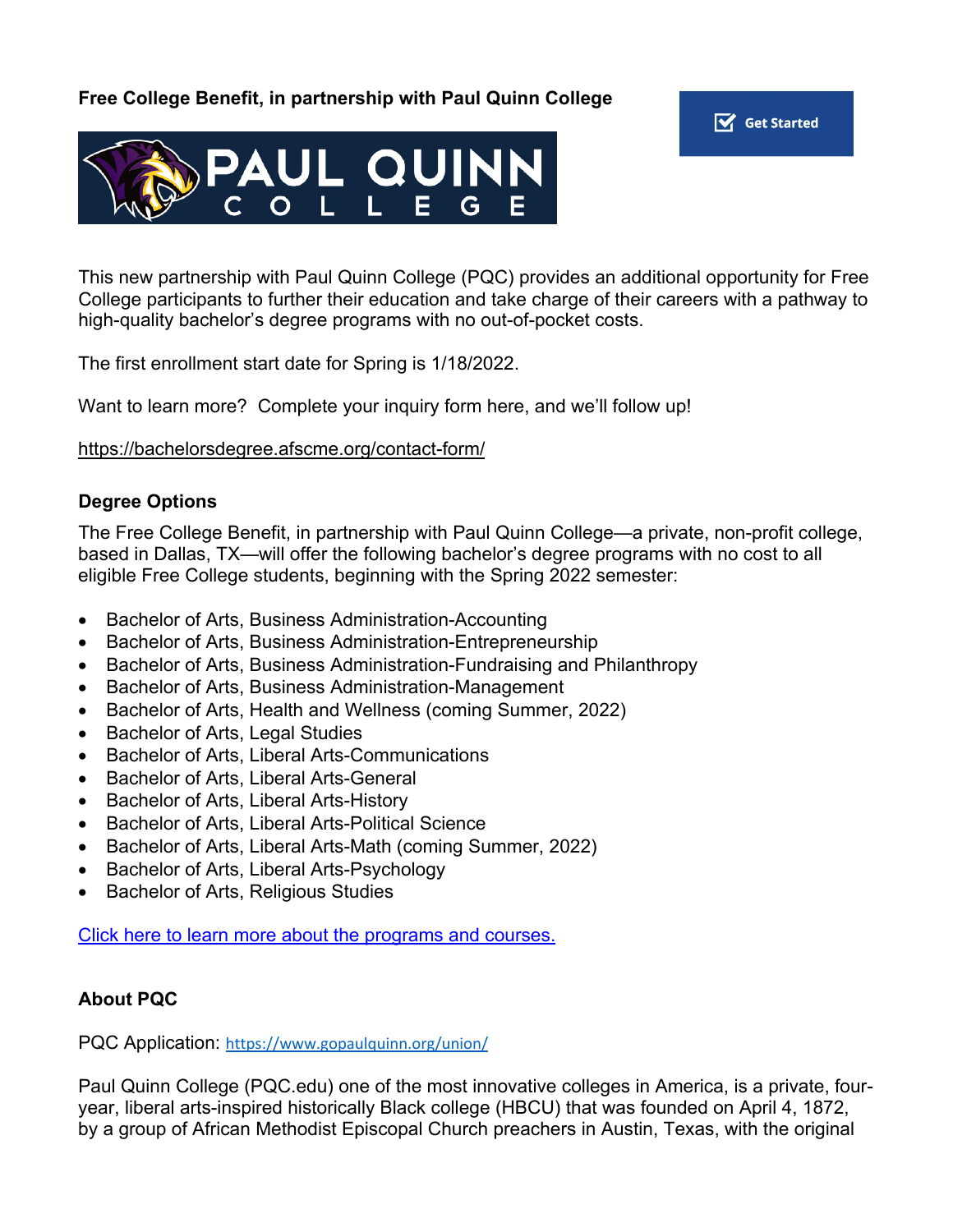purpose to educate freed slaves and their families. Paul Quinn College is accredited by the Transnational Association of Christian Colleges and Schools (TACCS).

Today, Paul Quinn has become a model for higher education by focusing on academic rigor, experiential learning, and entrepreneurship. The College proudly provides a quality education to students of all races and socio-economic classes under the banner of its institutional ethos, "WE over Me". The College's president, Michael Sorrell, was recently named one of Fortune Magazine's World's Greatest Leaders in 2018 and the Male President of the Year by HBCU Digest for the third time.

Paul Quinn College is a national leader in its efforts to remake higher education in order to serve the needs of under-resourced students and communities.

# **Program Highlights**

- Paul Quinn College provides bachelor's degree programs with the flexibility to balance education with busy lives.
- The Free College Benefit will apply to any transfer student with one or more earned credit(s) and who has not previously earned a bachelor's degree or higher.
- Courses are 100% online.
- There are no additional fees or costs for books or other materials.
- Advising and tutoring is available to support students.
- Paul Quinn College's faculty are in-field experts and students gain knowledge they can use right away.
- Students utilizing the Free College Benefit can attend full time or part time.
- Previous college credit will be reviewed for transfer credit.
- DACA, undocumented, and Dreamers can take advantage of this Free College Benefit if they reside within the United States.
- Available to: Dues-paying union members of participating unions
	- o Unemployed, furloughed, laid-off union members
	- o Retired union members
	- o Widows/widowers of union members
	- o Spouses and domestic partners of union members
	- o Children of union members, including stepchildren and children-in-law (no age limits)
	- $\circ$  Grandchildren of union members
	- o Financial dependents of union members
	- o Siblings of union members
	- $\circ$  Parents of union members

## **How the Program Works**

The Free College Benefit is a last dollar scholarship that fills the gap between the cost of tuition, fees, and e-books at PQC and any federal, state or employer education grants for which a student is eligible. It is a type of financial aid, so students must comply with the federal, state, and college academic and financial aid policies, which can be found on the Free College website. To determine the amount of the scholarship, students first apply for and use any federal student aid awarded through the Free Application for Federal Student Aid (FAFSA).